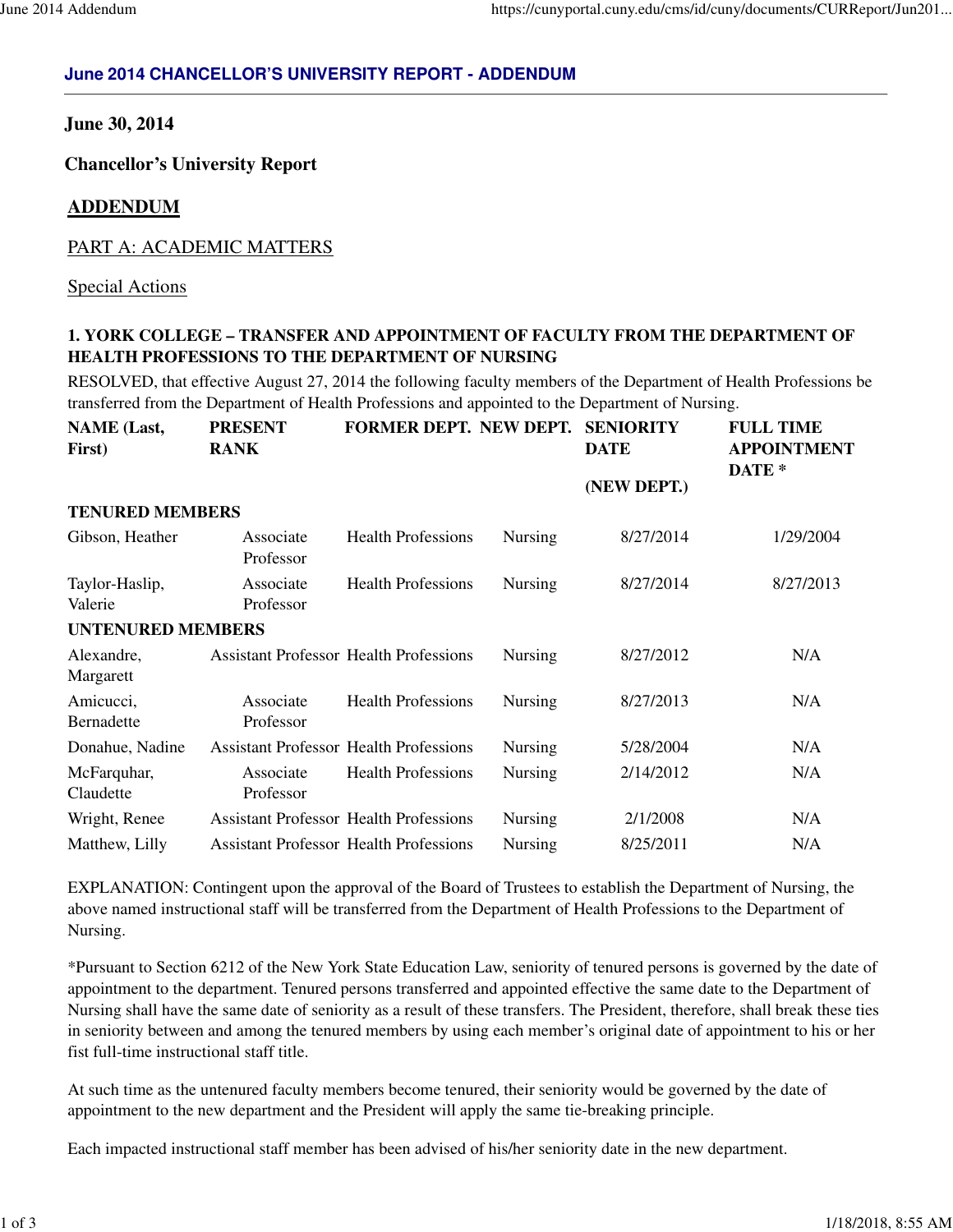### **2. CITY COLLEGE – TRANSFER AND APPOINTMENT OF FACULTY FROM THE DEPARTMENT OF SECONDARY EDUCATION TO THE DEPARTMENT OF EDUCATIONAL LEADERSHIP AND SPECIAL EDUCATION:**

 RESOLVED, that effective July 1, 2014, the following faculty member of the Department of Secondary Education be transferred from the Department of Secondary Education and appointed to the Department of Educational Leadership and Special Education:

| <b>NAME (Last, PRESENT)</b><br>First) | <b>RANK</b> | <b>FORMER DEPT. NEW DEPT.</b> |                                                    | <b>SENIORITY</b><br><b>DATE (NEW)</b><br>DEPT.) | <b>FULL TIME</b><br><b>APPOINTMENT DATE)*</b> |
|---------------------------------------|-------------|-------------------------------|----------------------------------------------------|-------------------------------------------------|-----------------------------------------------|
| <b>TENURED MEMBER</b>                 |             |                               |                                                    |                                                 |                                               |
| Semel, Susan Professor                |             | Secondary<br>Education        | Educational<br>Leadership and<br>Special Education | 7/1/2014                                        | 9/1/2001                                      |

 EXPLANATION: The above named instructional staff will be transferred from the Department of Secondary Education to the Department of Educational Leadership and Special Education.

 \*Pursuant to Section 6212 of the New York State Education Law, seniority of a tenured person is governed by the date of appointment to the department. Tenured persons transferred and appointed effective the same date to the Department of Educational Leadership and Special Education shall have the same date of seniority as a result of this transfer. The President, therefore, shall break the ties in seniority between and among the tenured members by using each member's original date of appointment to his or her full-time instructional staff title.

The impacted instructional staff member has been advised of his or her seniority date in the new department.

### **3. YORK COLLEGE – TRANSFER AND APPOINTMENT OF FACULTY FROM THE DEPARTMENT OF SOCIAL SCIENCES TO THE DEPARTMENT OF BEHAVIORAL SCIENCES**

 RESOLVED, that effective August 27, 2014, the following faculty members of the Department of Social Sciences be transferred from the Department of Social Sciences and appointed to the Department of Behavioral Sciences:

| <b>NAME</b> (Last,<br>First) | <b>PRESENT</b><br><b>RANK</b> | <b>FORMER</b><br>DEPT. | NEW DEPT.                  | <b>SENIORITY</b><br><b>DATE (NEW</b><br>DEPT.) | <b>FULL TIME</b><br><b>APPOINTMENT</b><br>DATE (COLLEGE)<br>∗ |
|------------------------------|-------------------------------|------------------------|----------------------------|------------------------------------------------|---------------------------------------------------------------|
| <b>TENURED MEMBERS</b>       |                               |                        |                            |                                                |                                                               |
| Gregory, Michele             | Associate<br>Professor        | Social Sciences        | <b>Behavioral Sciences</b> | 8/27/2014                                      | 9/1/2004                                                      |
| Levey, Tania                 | Associate<br>Professor        | Social Sciences        | <b>Behavioral Sciences</b> | 8/27/2014                                      | 9/1/2006                                                      |
| Zhang, Xiaodan               | Associate<br>Professor        | Social Sciences        | <b>Behavioral Sciences</b> | 8/27/2014                                      | 9/1/2006                                                      |

 EXPLANATION: Contingent upon the approval of the transfer of the Department of Behavioral Sciences to the School of Arts and Sciences by the Board of Trustees, the above named instructional staff will be transferred from the Department of Social Sciences to the Department of Behavioral Sciences.

 \* Pursuant to Section 6212 of the New York State Education Law, seniority of tenured persons is governed by the date of appointment to the department. Tenured persons transferred and appointed effective the same date to the Department of